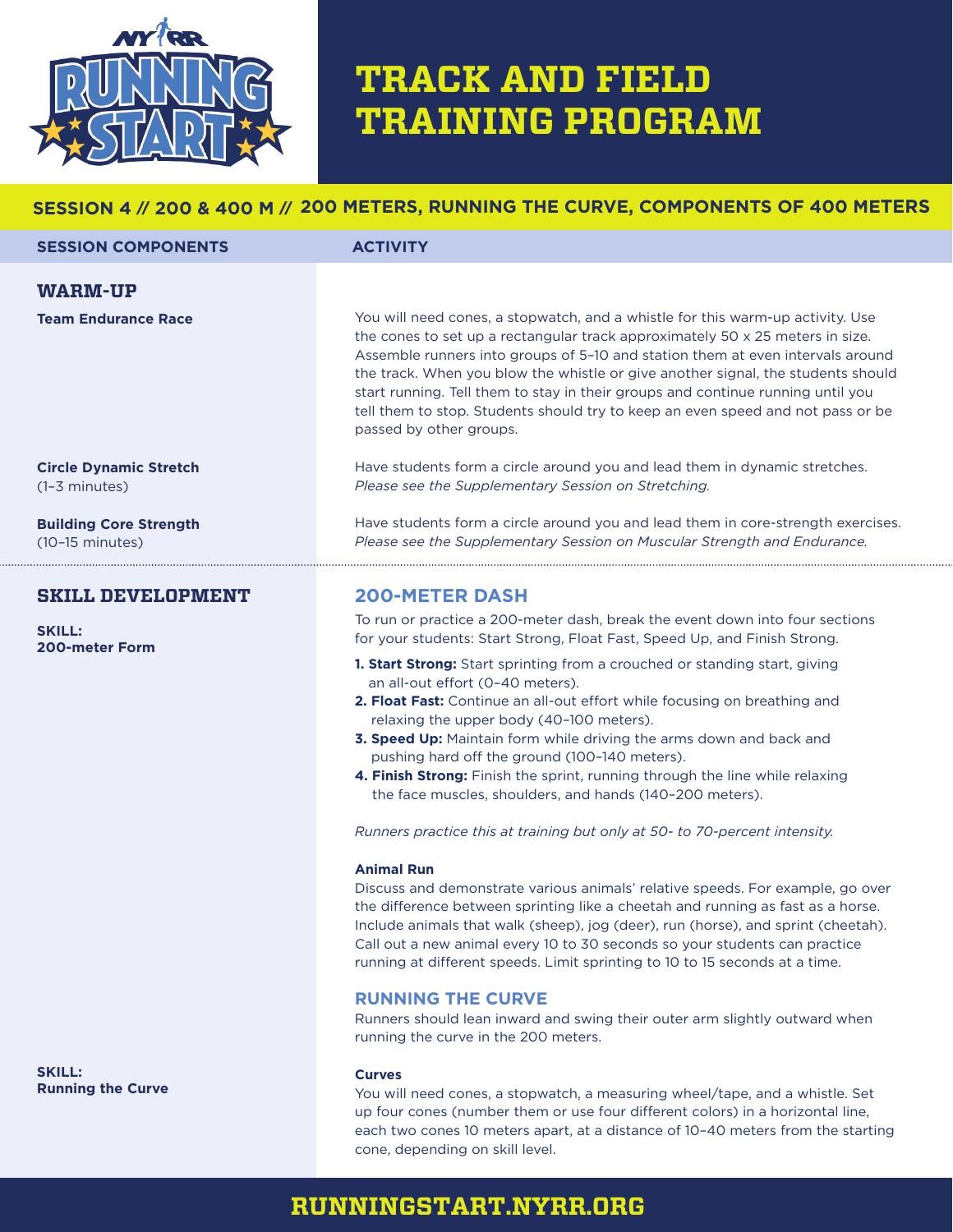| SESSION 4 // 200 & 400 M // 200 METERS, RUNNING THE CURVE, COMPONENTS OF 400 METERS |                                                                                                                                                                                                                                                                                                                                                                                                                               |  |
|-------------------------------------------------------------------------------------|-------------------------------------------------------------------------------------------------------------------------------------------------------------------------------------------------------------------------------------------------------------------------------------------------------------------------------------------------------------------------------------------------------------------------------|--|
| <b>SESSION COMPONENTS</b>                                                           | <b>ACTIVITY</b>                                                                                                                                                                                                                                                                                                                                                                                                               |  |
|                                                                                     | In groups of two, runners begin at the starting cone and run straight ahead. When<br>you call out a number or color, they will loop around that specific cone and return<br>to the starting cone. Runners should loop around two or three cones before finish-<br>ing their turn.<br>You can alter the activity by varying the radius of the curves, increasing speed,                                                        |  |
| <b>SKILL:</b>                                                                       | or delaying the announcement of the next selected curve.<br><b>COMPONENTS OF THE 400 METERS</b>                                                                                                                                                                                                                                                                                                                               |  |
| <b>Components of Middle</b><br>Distance (400 meters)                                | The first part of the 400-meter dash should be run aggressively, but not at an<br>all-out sprint. Split the race into three parts.                                                                                                                                                                                                                                                                                            |  |
|                                                                                     | 1. Accelerate to near full speed for the first 50 meters.<br>2. For 150 meters, you should run under a controlled deceleration. Focus on<br>driving your arms and legs, picking your knees up through the second turn.<br>3. Hold your form and finish strong over the last 100 meters.                                                                                                                                       |  |
|                                                                                     | <b>DRILLS FOR THE 400 METERS</b>                                                                                                                                                                                                                                                                                                                                                                                              |  |
|                                                                                     | <b>Technique Strides</b><br>Students practice running 10-, 20-, 40-, and 80-meter intervals while counting<br>their strides. Each runner should have three to five turns at each distance. You can<br>have several runners go at a time by dividing runners into pairs or small groups.                                                                                                                                       |  |
|                                                                                     | <b>High Knees</b><br>Students can do high knees in place and/or over the course of 10-, 20-, 40-, and<br>80-meter intervals. Tell them to maintain an upright body position while bringing<br>each knee level with the hip and pulling the toe up toward the shin. Have them<br>alternate legs quickly while taking very small steps forward, and move their arms<br>in a coordinated fashion with their legs, as if running. |  |
|                                                                                     | <b>Butt Kicks</b><br>Students can do butt kicks in place and/or over 10-, 20-, 40-, and 80-meter<br>intervals. Tell them to keep the back straight while moving forward slowly with<br>quick, light leg movements that bring the heels toward the butt. Emphasize speed,<br>not moving forward, in completing the motion.                                                                                                     |  |
|                                                                                     | <b>High Skips</b><br>Runners can practice power skipping at 10-, 20-, 40-, and 80-meter intervals.<br>They should drive the arms and legs upward in an exaggerated skipping motion,<br>bringing the leg toward the chest while the opposite arm reaches up. Emphasize<br>getting as far off the ground as possible.                                                                                                           |  |
|                                                                                     | <b>Interval Training</b><br>Use cones to divide a track into nine sections. Have your runners jog, sprint, do<br>high knees, and run in different sections. They can start out jogging and do short<br>sprints and drills. Have them finish with an all-out sprint. To make the intervals<br>more difficult, increase the distance and time spent on each section.                                                            |  |
| <b>WRAP-UP GAME</b>                                                                 | <b>Box Running</b><br>To play this game you will need cones and/or boundary markers, a stopwatch,                                                                                                                                                                                                                                                                                                                             |  |

and a measuring wheel. Use the cones to set up a rectangular track approximately 50 x 25 meters in size, with one cone in each corner. Divide runners into pairs and designate them Runner A and Runner B. Both runners stand together on the